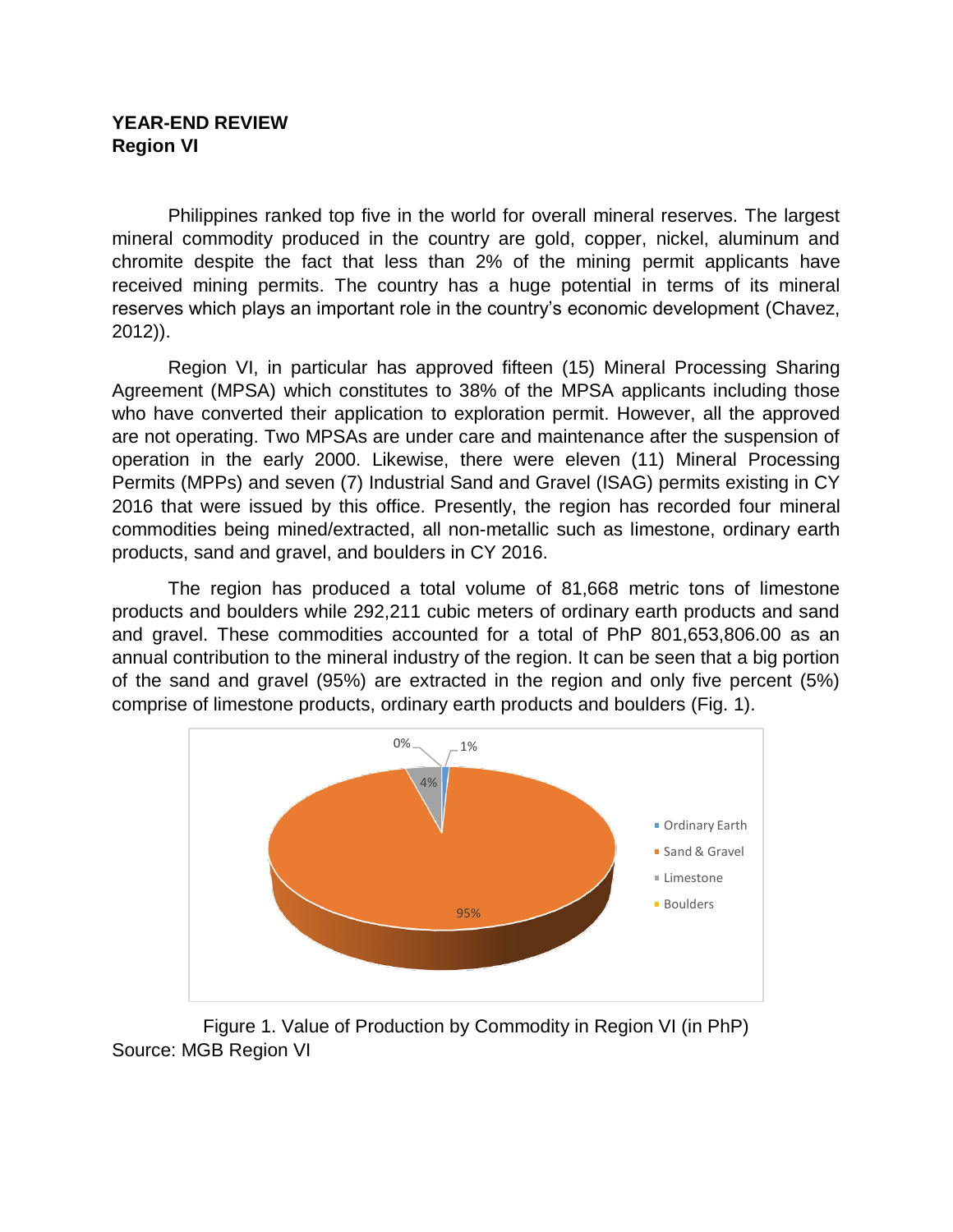In terms of the labor force, about 263 individuals have been employed for mineral industry from MPP and ISAG permit holders only. These people are either working for administrative work or technical personnel and field workers. The permit holders do not only create jobs to the localities but also provide other related assistance to the community.

Meanwhile, prices of mineral commodities vary in each province in Region VI s shown in the table below. It can be seen that provinces of Aklan and Capiz has the same price range for sand and gravel while Negros Occidental sells the same commodity for a higher price range. For limestone products, the price varies from PhP 3,000.00 to PhP 7,000.00 in the provinces of Iloilo and Guimaras depending on manufactured products. Same case for ordinary earth and boulders, the prices per province also varies.

| <b>Province/Mineral</b>  | Sand and      | Limestone       | <b>Ordinary</b><br>Earth |                 |
|--------------------------|---------------|-----------------|--------------------------|-----------------|
| <b>Commodity</b>         | <b>Gravel</b> | <b>Products</b> | <b>Products</b>          | <b>Boulders</b> |
|                          |               | 150-300*        |                          |                 |
| <b>Iloilo</b>            | 250-500       | 2400**          | 150-350                  | 50-150          |
|                          |               | 50-150*         |                          |                 |
| Guimaras                 | 250-400       | 5500-6500***    | 50-100                   | N/A             |
| <b>Negros Occidental</b> | 600-750       | 3000-7000**     | 50-300                   | 150-250         |
| Aklan                    | 250-350       | N/A             | N/A                      | N/A             |
| Capiz                    | 250-350       | N/A             | N/A                      | N/A             |

Table 1. Price of Mineral Commodities in Region 6 for CY 2016 in Philippine Peso

Note: \*raw lime; \*\*hydrated/industrial lime; \*\*\*agricultural lime Source: MGB Region VI

This year's total collection of fees recorded by the MGB-RO6 amounted to PhP 22,914,510.50 compared to an amount of only PhP 6,301,020.00 for CY 2015. An increase of 263% within a 2-year period has been observed. A bulk of payment was received in CY 2016 which came from the unpaid occupation fees of the contractors for the past years including surcharge fees. Fees generated include mining rights fees, geological/mining investigation and verification and other related services, and payments made to LGUs such as occupation fees for MPSA & EP holders and extraction fees for ISAG permit holders.